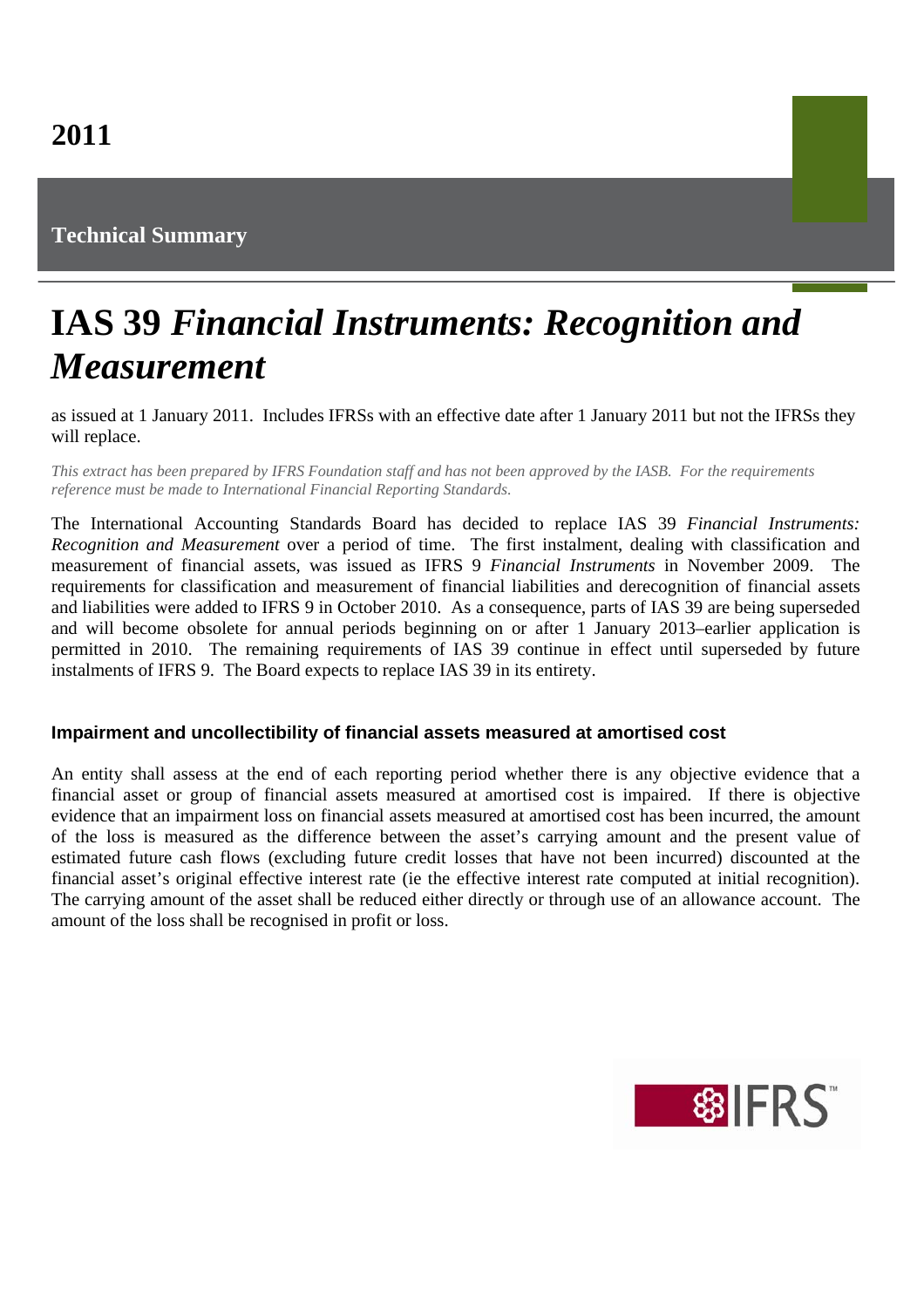## **Hedging**

A hedging relationship qualifies for hedge accounting under paragraphs 89–102 if, and only if, all of the following conditions are met.

- (a) At the inception of the hedge there is formal designation and documentation of the hedging relationship and the entity's risk management objective and strategy for undertaking the hedge. That documentation shall include identification of the hedging instrument, the hedged item or transaction, the nature of the risk being hedged and how the entity will assess the hedging instrument's effectiveness in offsetting the exposure to changes in the hedged item's fair value or cash flows attributable to the hedged risk.
- (b) The hedge is expected to be highly effective in achieving offsetting changes in fair value or cash flows attributable to the hedged risk, consistently with the originally documented risk management strategy for that particular hedging relationship.
- (c) For cash flow hedges, a forecast transaction that is the subject of the hedge must be highly probable and must present an exposure to variations in cash flows that could ultimately affect profit or loss.
- (d) The effectiveness of the hedge can be reliably measured, ie the fair value or cash flows of the hedged item that are attributable to the hedged risk and the fair value of the hedging instrument can be reliably measured.
- (e) The hedge is assessed on an ongoing basis and determined actually to have been highly effective throughout the financial reporting periods for which the hedge was designated. [paragraph 88]

Hedging relationships are of three types:

- (a) *fair value hedge*: a hedge of the exposure to changes in fair value of a recognised asset or liability or an unrecognised firm commitment, or an identified portion of such an asset, liability or firm commitment, that is attributable to a particular risk and could affect profit or loss.
- (b) *cash flow hedge*: a hedge of the exposure to variability in cash flows that (i) is attributable to a particular risk associated with a recognised asset or liability (such as all or some future interest payments on variable rate debt) or a highly probable forecast transaction and (ii) could affect profit or loss.
- (c) *hedge of a net investment in a foreign operation* as defined in IAS 21.

If a fair value hedge meets the conditions in paragraph 88 during the period, it shall be accounted for as follows:

- (a) the gain or loss from remeasuring the hedging instrument at fair value (for a derivative hedging instrument) or the foreign currency component of its carrying amount measured in accordance with IAS 21 (for a nonderivative hedging instrument) shall be recognised in profit or loss; and
- (b) the gain or loss on the hedged item attributable to the hedged risk shall adjust the carrying amount of the hedged item and be recognised in profit or loss. This applies if the hedged item is otherwise measured at cost. Recognition of the gain or loss attributable to the hedged risk in profit or loss applies if the hedged item is an available-for-sale financial asset.

If a cash flow hedge meets the conditions in paragraph 88 during the period, it shall be accounted for as follows:

- (a) the portion of the gain or loss on the hedging instrument that is determined to be an effective hedge (see paragraph 88) shall be recognised in other comprehensive income; and
- (b) the ineffective portion of the gain or loss on the hedging instrument shall be recognised in profit or loss.